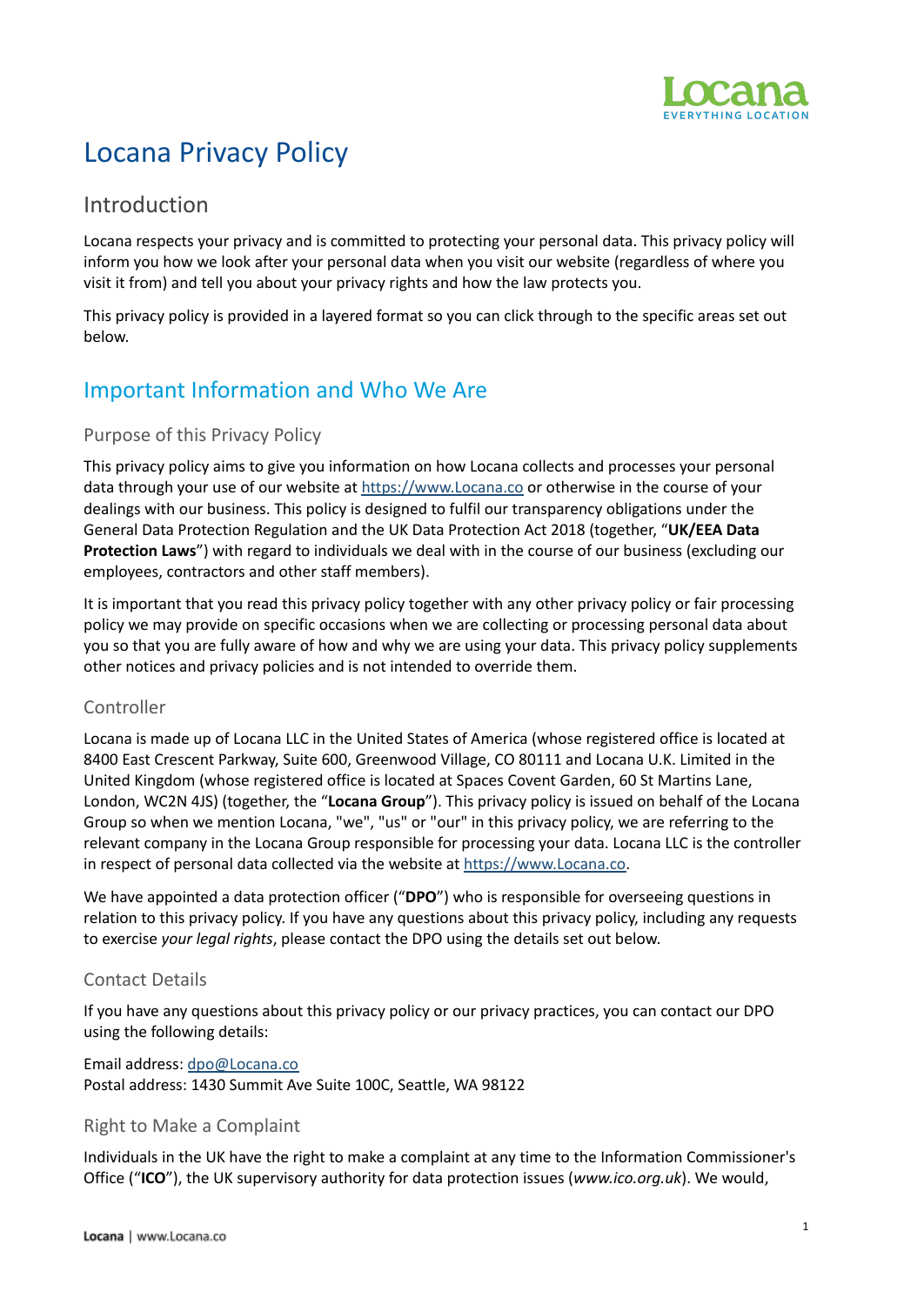however, appreciate the chance to deal with your concerns before you approach the ICO so please contact us in the first instance.

### Changes to the Privacy Policy and Your Duty to Inform Us of Changes

We keep our privacy policy under regular review. This version was last updated on 2021-05-06, Historic versions can be obtained by contacting us.

It is important that the personal data we hold about you is accurate and current. Please keep us informed if your personal data changes during your relationship with us.

### Third-party links

This website may include links to third-party websites, plug-ins and applications. Clicking on those links or enabling those connections may allow third parties to collect or share data about you. We do not control these third-party websites and are not responsible for their privacy statements. When you leave our website, we encourage you to read the privacy policy of every website you visit.

## The Data We Collect About You

Personal data, or personal information, means any information about an individual from which that person can be identified. It does not include data where the identity has been removed (anonymous data).

We may collect, use, store and transfer different kinds of personal data about you which we have grouped together as follows:

- Identity Data includes your name and title, the name of your employer, your job title, and the location of your office;
- Contact Data includes your email address and telephone number and the address of your office;
- Technical Data includes internet protocol (IP) address, your login data, browser type and version, time zone setting and location, browser plug-in types and versions, operating system and platform, and other technology on the devices you use to access our website;
- Usage Data includes information about how you use our website and services; and
- Marketing and Communications Data includes your preferences in receiving marketing from us and our third parties and your communication preferences.

We also collect, use and share Aggregated Data such as statistical or demographic data for any purpose. Aggregated Data could be derived from your personal data but is not considered personal data in law as this data will not directly or indirectly reveal your identity. For example, we may aggregate your Usage Data to calculate the percentage of users accessing a specific website feature. However, if we combine or connect Aggregated Data with your personal data so that it can directly or indirectly identify you, we treat the combined data as personal data which will be used in accordance with this privacy policy.

### If You Fail to Provide Personal Data

Where we need to collect personal data by law, or under the terms of a contract we have with you, and you fail to provide that data when requested, we may not be able to perform a contract we have or are trying to enter into with you (for example, to provide you with services). In this case, we may have to cancel a service you have with us but we will notify you if this is the case at the time.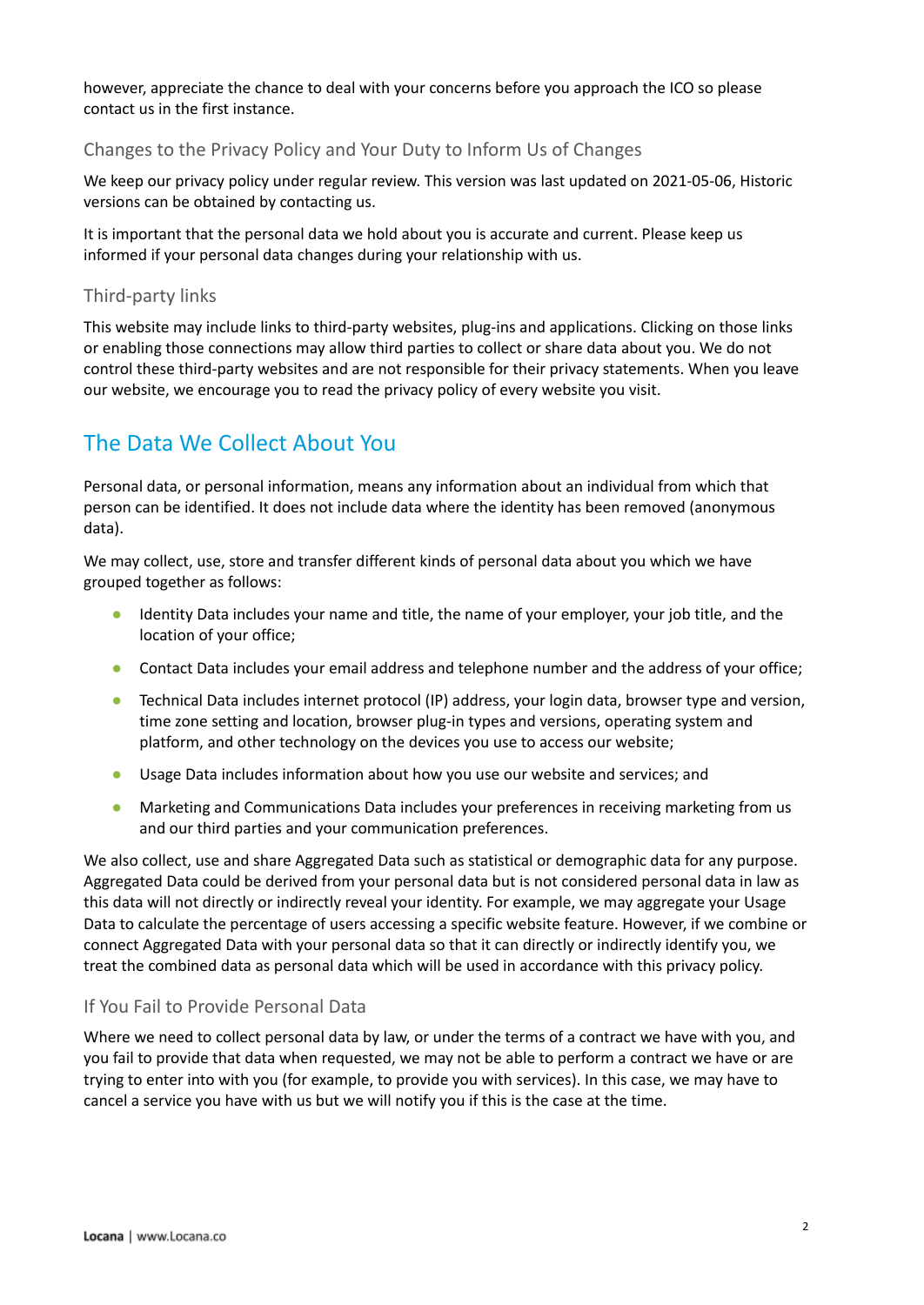## How is your personal data collected?

We use different methods to collect data from and about you including through:

- Direct interactions. You may give us your Identity and Contact by filling in forms or by corresponding with us by post, phone, email or otherwise. This includes personal data you provide when you:
	- receive or request services from us;
	- subscribe to our service or publications;
	- request marketing to be sent to you; and
	- give us feedback or contact us;
- Automated technologies or interactions. As you interact with our website, we will automatically collect Technical Data about your equipment, browsing actions and patterns. We collect this personal data by using cookies, server logs and other similar technologies. We may also receive Technical Data about you if you visit other websites employing our cookies. Please see our [cookie](https://www.locana.co/cookie-policy/) policy for further details.
- Third parties or publicly available sources. We will receive personal data about you from various third parties and public sources as set out below.
	- Conferences
	- Partner organizations
	- Publicly Available Social Media Platforms
	- Location-enabled (IP Address) web marketing platforms [\(https://www.hubspot.com\)](https://www.hubspot.com)

## How We Use Your Personal Data

In situations where UK/EEA Data Protection Laws apply, we will only use your personal data when UK/EU Data Protection Laws allow us to. Most commonly, we will use your personal data where:

- we need to perform a contract we are about to enter into or have entered into with you or the organization you work for;
- it is necessary for our legitimate interests (or those of a third party) and your interests and fundamental rights do not override those interests; and/or
- we need to comply with a legal obligation.

Generally, we do not rely on consent as a legal basis for processing your personal data in the UK or EEA. You may withdraw consent to receiving marketing information from us at any time by contacting us.

### Purposes for which we will use your personal data

We have set out below, in a table format, a description of all the ways we plan to use your personal data, and which of the legal bases we rely on to do so. We have also identified what our legitimate interests are where appropriate.

Note that we may process your personal data for more than one lawful ground depending on the specific purpose for which we are using your data. Please contact us if you need details about the specific legal ground we are relying on to process your personal data where more than one ground has been set out in the table below.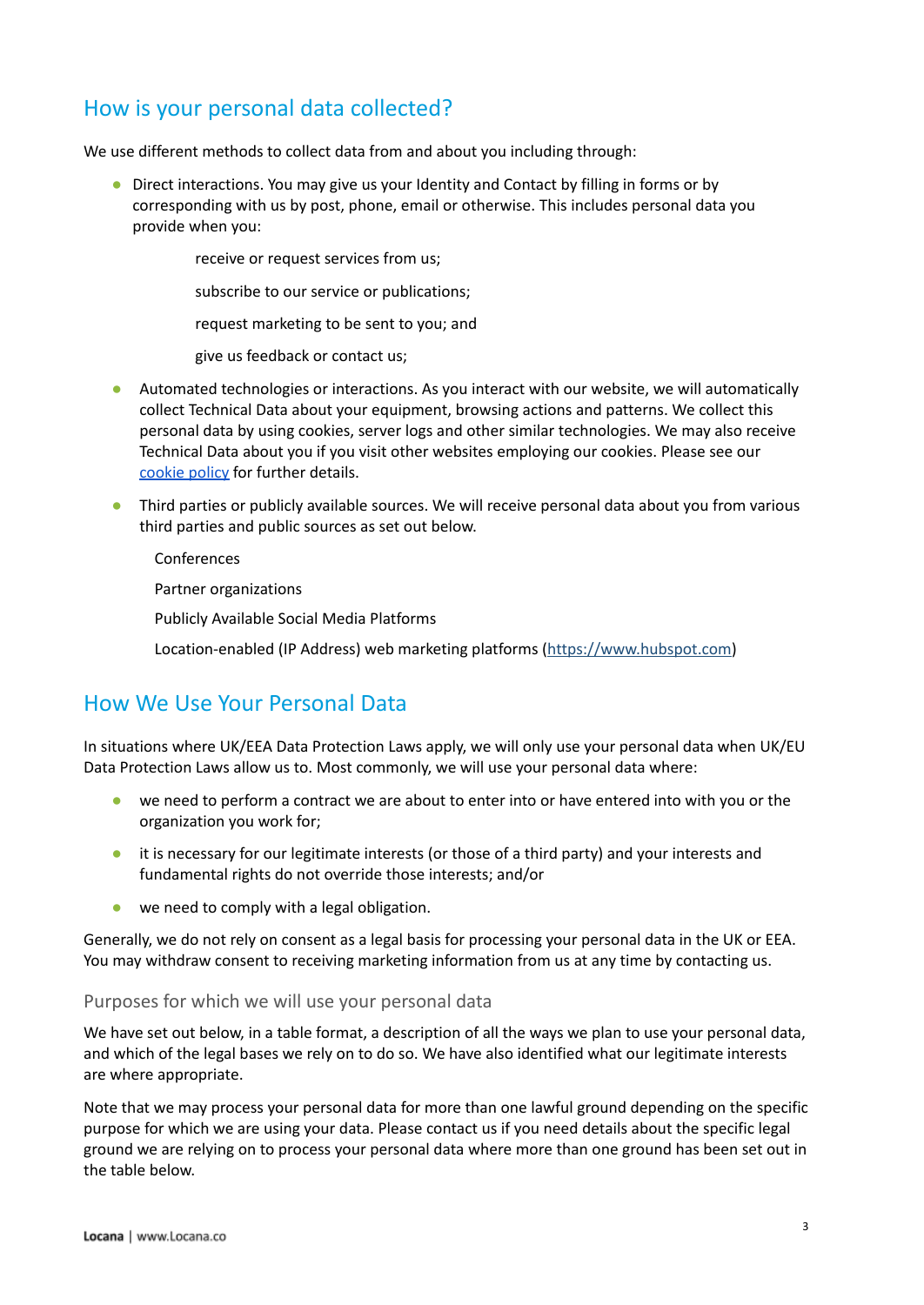| Purpose/Activity                                                                                                                                                                      | Type of data                                                                                     | Lawful basis for processing<br>including basis of legitimate<br>interest                                                                                                                                                                                                                                       |
|---------------------------------------------------------------------------------------------------------------------------------------------------------------------------------------|--------------------------------------------------------------------------------------------------|----------------------------------------------------------------------------------------------------------------------------------------------------------------------------------------------------------------------------------------------------------------------------------------------------------------|
| To provide services to you or the<br>organization you work for                                                                                                                        | (a) Identity<br>(b) Contact                                                                      | (a) Performance of a contract with<br>you or the organization you work<br>for<br>(b) Necessary for our legitimate<br>interests in conducting our<br>business                                                                                                                                                   |
| To manage our relationship with<br>you which will include:<br>(a) notifying you about changes to<br>our terms or privacy policy                                                       | (a) Identity<br>(b) Contact<br>(c) Marketing and Communications                                  | (a) Performance of a contract with<br>you<br>(b) Necessary to comply with a<br>legal obligation                                                                                                                                                                                                                |
| (b) responding to communications<br>with you                                                                                                                                          |                                                                                                  | (c) Necessary for our legitimate<br>interests (to communicate with<br>our customers and suppliers, keep<br>our records updated and to study<br>how customers use our services)                                                                                                                                 |
| To administer and protect our<br>business and our website<br>(including troubleshooting, data<br>analysis, testing, system<br>maintenance, support, reporting<br>and hosting of data) | (a) Identity<br>(b) Contact<br>(c) Technical                                                     | (a) Necessary for our legitimate<br>interests (for running our business,<br>provision of administration and IT<br>services, network security, to<br>prevent fraud and in the context of<br>a business reorganization or group<br>restructuring exercise)<br>(b) Necessary to comply with a<br>legal obligation |
| To deliver relevant website content<br>and advertisements to you and<br>measure or understand the<br>effectiveness of the advertising we<br>serve to you                              | (a) Identity<br>(b) Contact<br>(c) Usage<br>(d) Marketing and<br>Communications<br>(e) Technical | Necessary for our legitimate<br>interests (to study how customers<br>use our services, to develop them,<br>to grow our business and to inform<br>our marketing strategy)                                                                                                                                       |
| To use data analytics to improve<br>our website, products/services,<br>marketing, customer relationships<br>and experiences                                                           | (a) Technical<br>(b) Usage                                                                       | Necessary for our legitimate<br>interests (to define types of<br>customers for our services, to keep<br>our website updated and relevant,<br>to develop our business and to<br>inform our marketing strategy)                                                                                                  |
| To make suggestions and<br>recommendations to you about<br>goods or services that may be of<br>interest to you                                                                        | (a) Identity<br>(b) Contact<br>(c) Technical<br>(d) Usage<br>(e) Marketing and<br>Communications | Necessary for our legitimate<br>interests (to develop our<br>products/services and grow our<br>business)                                                                                                                                                                                                       |

### Marketing

We may send marketing communications to you if you have requested information from us or purchased services from us and you have not opted out of receiving that marketing.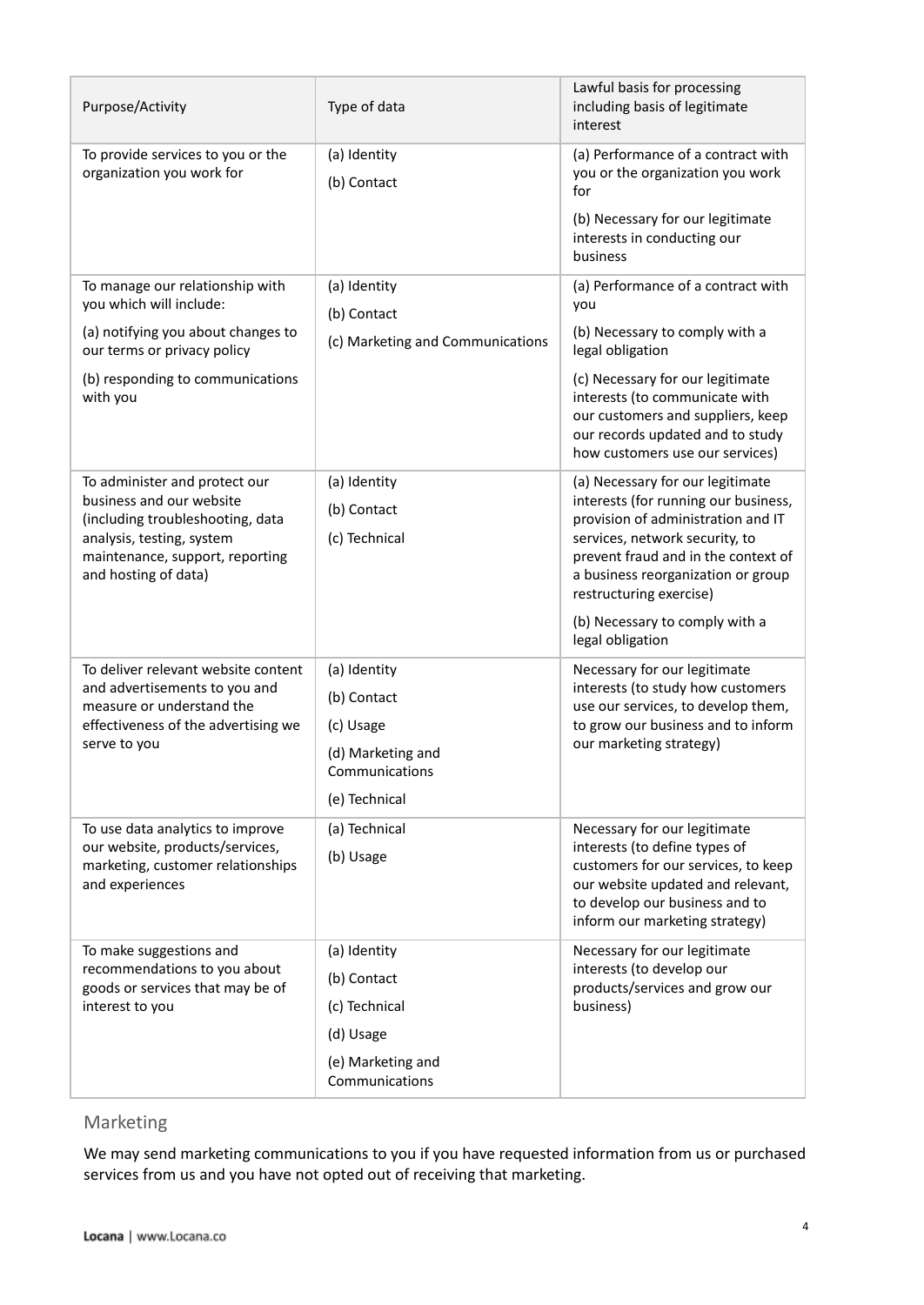Where you are based in the UK or EEA, we will get your express opt-in consent before we share your personal data with any third party for marketing purposes.

You can ask us or third parties to stop sending you marketing messages at any time by following the opt-out links on any marketing message sent to you **or** by contacting us at any time via [info@locana.co](mailto:info@locana.co).

### Cookies

You can set your browser to refuse all or some browser cookies, or to alert you when websites set or access cookies. If you disable or refuse cookies, please note that some parts of this website may become inaccessible or not function properly. For more information about the cookies we use, please see our [cookie](https://www.locana.co/cookie-policy/) policy.

### Change of Purpose

Where UK/EEA Data Protection Laws apply:

- we will only use your personal data for the purposes for which we collected it, unless we reasonably consider that we need to use it for another reason and that reason is compatible with the original purpose. If you wish to get an explanation as to how the processing for the new purpose is compatible with the original purpose, please contact us; and
- if we need to use your personal data for an unrelated purpose, we will notify you and we will explain the legal basis which allows us to do so.

Please note that we may process your personal data without your knowledge or consent, in compliance with the above rules, where this is required or permitted by law.

## Disclosures of Your Personal Data

We may share personal data which is covered by UK/EEA Data Protection Laws with the parties set out below for the purposes set out in the table above.

Internal Third Parties: other companies in the Locana Group acting as joint controllers or processors and who are based in the U.S. and UK and provide HR, IT and system administration services and undertake leadership reporting.

- Service providers acting as processors] based in U.S. and UK who provide IT and system administration services.
- Professional advisers acting as processors or joint controllers including lawyers, bankers, auditors and insurers based in United Kingdom and United States who provide consultancy, banking, legal, insurance and accounting services.
- HM Revenue & Customs, regulators and other authorities acting as processors or joint controllers based in the United Kingdom who require reporting of processing activities in certain circumstances.
- Specific third parties such as https://www.hubspot.com.
- **•** Third parties to whom we may choose to sell, transfer or merge parts of our business or our assets. Alternatively, we may seek to acquire other businesses or merge with them. If a change happens to our business, then the new owners may use your personal data in the same way as set out in this privacy policy.

Where UK/EEA Data Protection Laws apply, we require all third parties to respect the security of your personal data and to treat it in accordance with the law; and we do not allow our third-party service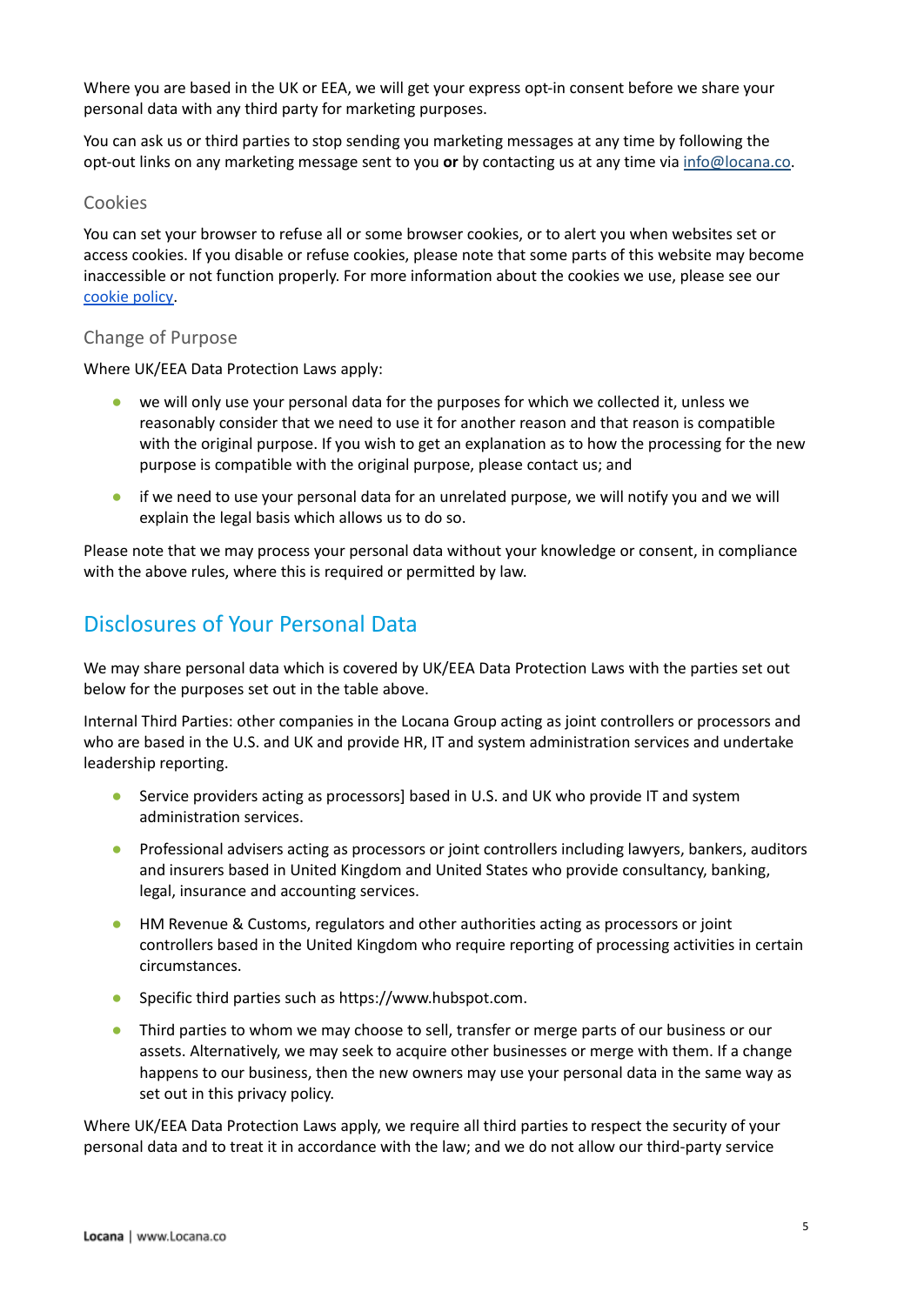providers to use your personal data for their own purposes and only permit them to process your personal data for specified purposes and in accordance with our instructions.

## International Transfers

We may share your personal data within the Locana Group. This will involve transferring your data outside the UK.

Many of our external suppliers and third party business partners are based outside the UK so their processing of your personal data will involve a transfer of data outside the UK.

Whenever we transfer personal data out of the UK, we ensure a similar degree of protection is afforded to it by ensuring that:

- the transfer is to one of the countries that have been deemed to provide an adequate level of protection for personal data by the UK ICO; or
- we use specific contracts approved by the UK ICO (which may be those approved by the European Commission) which give personal data the same protection it has in the UK.

Similarly we comply with European laws to the extent that they apply in relation to international data transfers. Please contact us if you want further information on the specific mechanism used by us when transferring your personal data out of the UK or EEA.

## Data Security

We have put in place appropriate security measures to prevent your personal data from being accidentally lost, used or accessed in an unauthorized way, altered or disclosed. In addition, we limit access to your personal data to those employees, agents, contractors and other third parties who have a business need to know. They will only process your personal data on our instructions and they are subject to a duty of confidentiality.

We have put in place procedures to deal with any suspected personal data breach and will notify you and any applicable regulator of a breach where we are legally required to do so.

## Data Retention

How long will you use my personal data?

We will only retain your personal data for as long as reasonably necessary to fulfil the purposes we collected it for, including for the purposes of satisfying any legal, regulatory, tax, accounting or reporting requirements. We may retain your personal data for a longer period in the event of a complaint or if we reasonably believe there is a prospect of litigation in respect to our relationship with you.

To determine the appropriate retention period for personal data, we consider the amount, nature and sensitivity of the personal data, the potential risk of harm from unauthorized use or disclosure of your personal data, the purposes for which we process your personal data and whether we can achieve those purposes through other means, and the applicable legal, regulatory, tax, accounting or other requirements.

By law we have to keep basic information about our customers (including Contact and Identity Data) for up to seven years after they cease being customers for tax purposes.

In some circumstances you can ask us to delete your data: see *your legal rights* below for further information.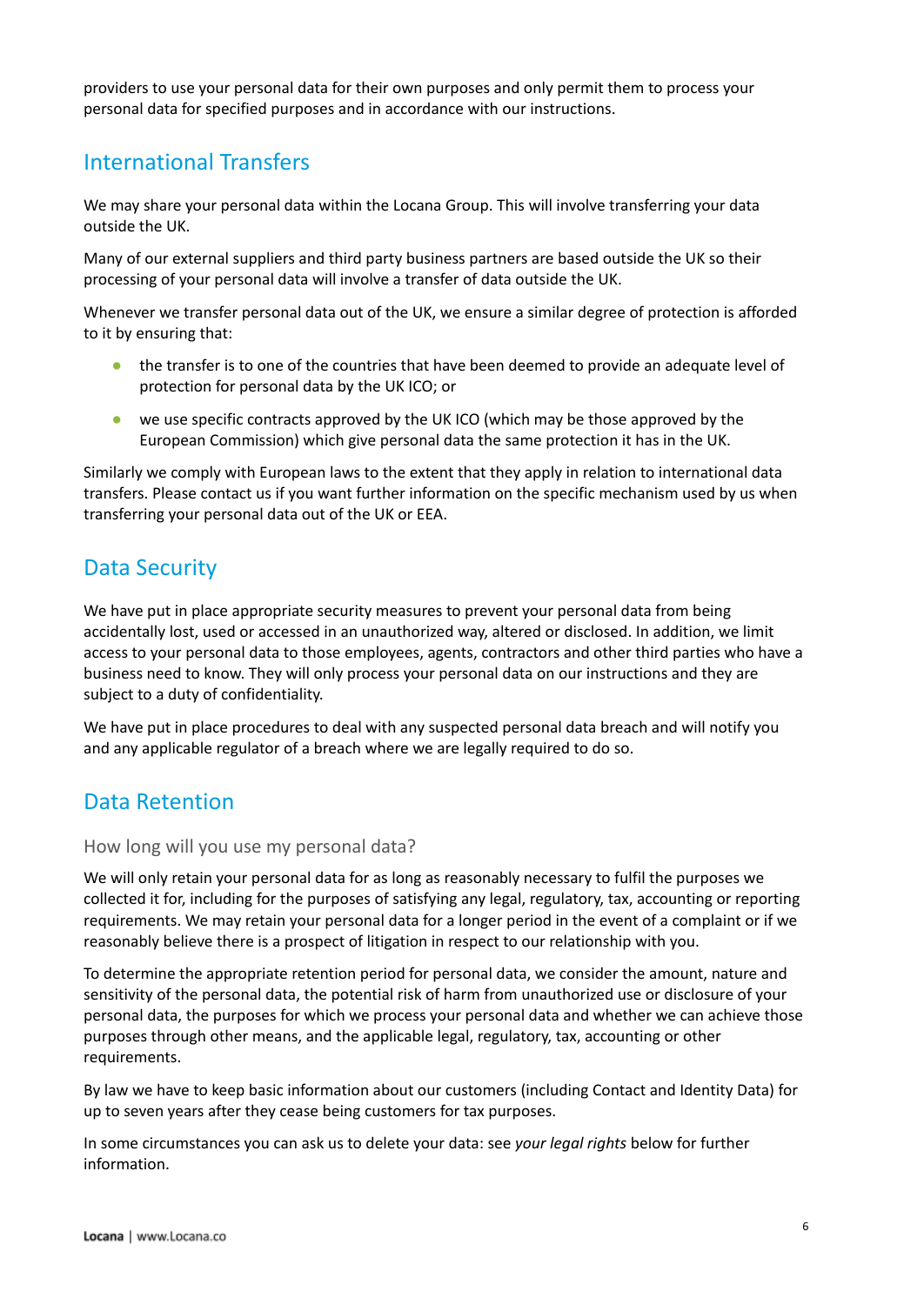In some circumstances we will anonymize your personal data (so that it can no longer be associated with you) for research or statistical purposes, in which case we may use this information indefinitely without further notice to you.

## Your Legal Rights If You Are a UK or EEA Resident

If you are resident in the UK or EEA you have the right, under certain circumstances, to:

- Request access to your personal data (commonly known as a "data subject access request"). This enables you to receive a copy of the personal data we hold about you and to check that we are lawfully processing it;
- Request correction of the personal data that we hold about you. This enables you to have any incomplete or inaccurate data we hold about you corrected, though we may need to verify the accuracy of the new data you provide to us;
- Request erasure of your personal data. This enables you to ask us to delete or remove personal data where there is no good reason for us continuing to process it. You also have the right to ask us to delete or remove your personal data where you have successfully exercised your right to object to processing (see below), where we may have processed your information unlawfully or where we are required to erase your personal data to comply with local law. Note, however, that we may not always be able to comply with your request of erasure for specific legal reasons which will be notified to you, if applicable, at the time of your request;
- Object to processing of your personal data where we are relying on a legitimate interest (or those of a third party) and there is something about your particular situation which makes you want to object to processing on this ground as you feel it impacts on your fundamental rights and freedoms. You also have the right to object where we are processing your personal data for direct marketing purposes. In some cases, we may demonstrate that we have compelling legitimate grounds to process your information which override your rights and freedoms;
- Request restriction of processing of your personal data. This enables you to ask us to suspend the processing of your personal data in the following scenarios:
	- if you want us to establish the data's accuracy;
	- where our use of the data is unlawful but you do not want us to erase it;
	- where you need us to hold the data even if we no longer require it as you need it to establish, exercise or defend legal claims; or
	- you have objected to our use of your data but we need to verify whether we have overriding legitimate grounds to use it;
- Request the transfer of your personal data to you or to a third party. We will provide to you, or a third party you have chosen, your personal data in a structured, commonly used, machine-readable format. Note that this right only applies to automated information which you initially provided consent for us to use or where we used the information to perform a contract with you; and
- Withdraw consent at any time where we are relying on consent to process your personal data. However, this will not affect the lawfulness of any processing carried out before you withdraw your consent. If you withdraw your consent, we may not be able to provide certain products or services to you. We will advise you if this is the case at the time you withdraw your consent.